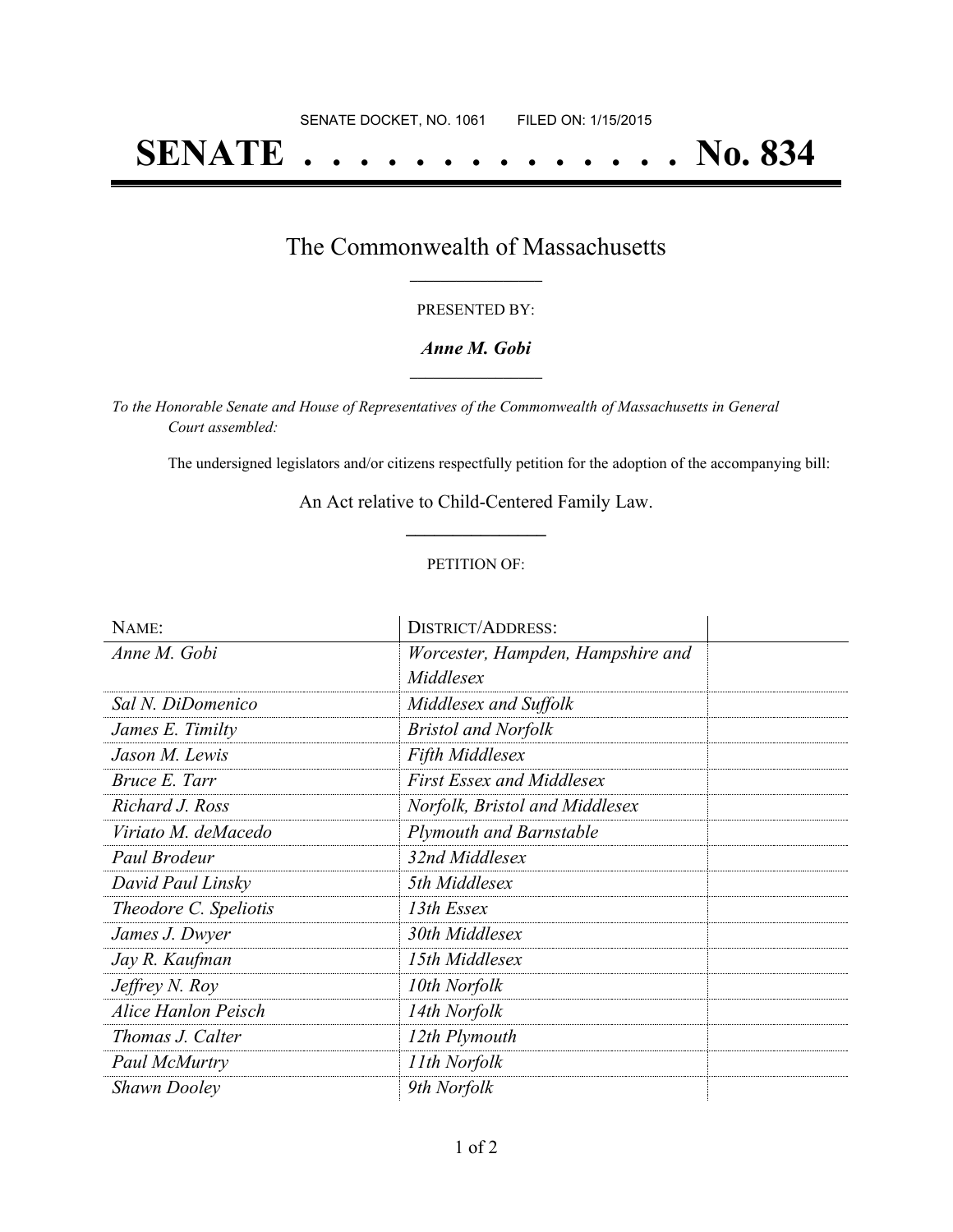| Chris Walsh                  | 6th Middlesex                      |           |
|------------------------------|------------------------------------|-----------|
| Colleen M. Garry             | 36th Middlesex                     |           |
| Diana DiZoglio               | 14th Essex                         |           |
| David T. Vieira              | 3rd Barnstable                     |           |
| Michael D. Brady             | Second Plymouth and Bristol        |           |
| Christopher M. Markey        | 9th Bristol                        |           |
| Sheila C. Harrington         | <b>1st Middlesex</b>               |           |
| Anthony W. Petruccelli       | <b>First Suffolk and Middlesex</b> |           |
| Mary S. Keefe                | 15th Worcester                     |           |
| <b>Ann-Margaret Ferrante</b> | 5th Essex                          |           |
| Carolyn C. Dykema            | 8th Middlesex                      |           |
| Denise Provost               | 27th Middlesex                     |           |
| Marjorie C. Decker           | 25th Middlesex                     |           |
| Thomas A. Golden, Jr.        | 16th Middlesex                     |           |
| Josh S. Cutler               | 6th Plymouth                       |           |
| James Arciero                | 2nd Middlesex                      |           |
| Thomas M. Stanley            | 9th Middlesex                      |           |
| Benjamin Swan                | 11th Hampden                       |           |
| Danielle W. Gregoire         | 4th Middlesex                      |           |
| Bradford R. Hill             | 4th Essex                          |           |
| Peter V. Kocot               | <b>1st Hampshire</b>               |           |
| Shaunna L. O'Connell         | 3rd Bristol                        |           |
| Carole A. Fiola              | 6th Bristol                        |           |
| Donald R. Berthiaume, Jr.    | 5th Worcester                      |           |
| Paul Tucker                  | 7th Essex                          |           |
| Walter F. Timilty            | 7th Norfolk                        |           |
| Randy Hunt                   | 5th Barnstable                     |           |
| Paul K. Frost                | 7th Worcester                      |           |
| Kimberly N. Ferguson         | 1st Worcester                      |           |
| Carmine L. Gentile           | 13th Middlesex                     | 8/10/2015 |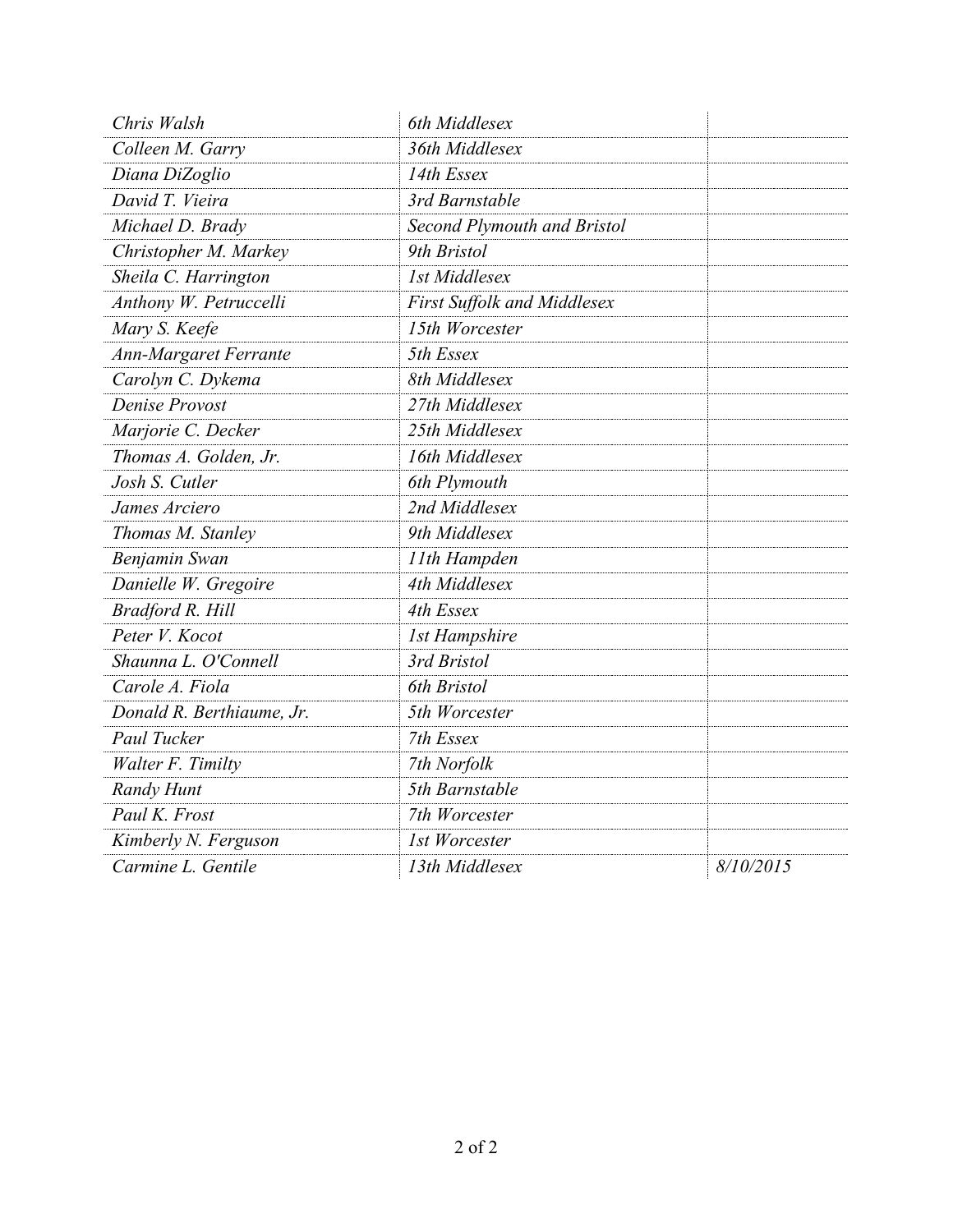# SENATE DOCKET, NO. 1061 FILED ON: 1/15/2015 **SENATE . . . . . . . . . . . . . . No. 834**

By Ms. Gobi, a petition (accompanied by bill, Senate, No. 834) of Anne M. Gobi, Sal N. DiDomenico, James E. Timilty, Jason M. Lewis and other members of the General Court for legislation relative to Child-Centered Family Law. The Judiciary.

## The Commonwealth of Massachusetts

**In the One Hundred and Eighty-Ninth General Court (2015-2016) \_\_\_\_\_\_\_\_\_\_\_\_\_\_\_**

**\_\_\_\_\_\_\_\_\_\_\_\_\_\_\_**

An Act relative to Child-Centered Family Law.

Be it enacted by the Senate and House of Representatives in General Court assembled, and by the authority *of the same, as follows:*

| $\mathbf{1}$   | SECTION 1. Chapter 208 of the General Laws is amended by striking out section 31, as                |
|----------------|-----------------------------------------------------------------------------------------------------|
| 2              | appearing in the 2012 Official Edition, and inserting in place thereof the following section:-      |
| 3              | Section 31. Parenting of Children.                                                                  |
| $\overline{4}$ | A. Public Policy Statement. It is the policy of the Commonwealth to promote the best                |
| 5              | interest of children by supporting safe, healthy, and meaningful relationships between children     |
| 6              | and their parents. Each parent has a right to parent his or her child absent any limiting factor to |
| 7              | the contrary and subject to the court's determination of each child's best interest. The            |
| 8              | Commonwealth encourages shared parental responsibilities and parenting plans that prioritize the    |
| 9              | unique needs and evolving maturity of each child consistent with the safety and well-being of the   |
| 10             | child. A parenting plan shall be incorporated into every temporary order, judgment of divorce       |
| 11             | nisi and modification judgment involving parental responsibility for minor children.                |
|                |                                                                                                     |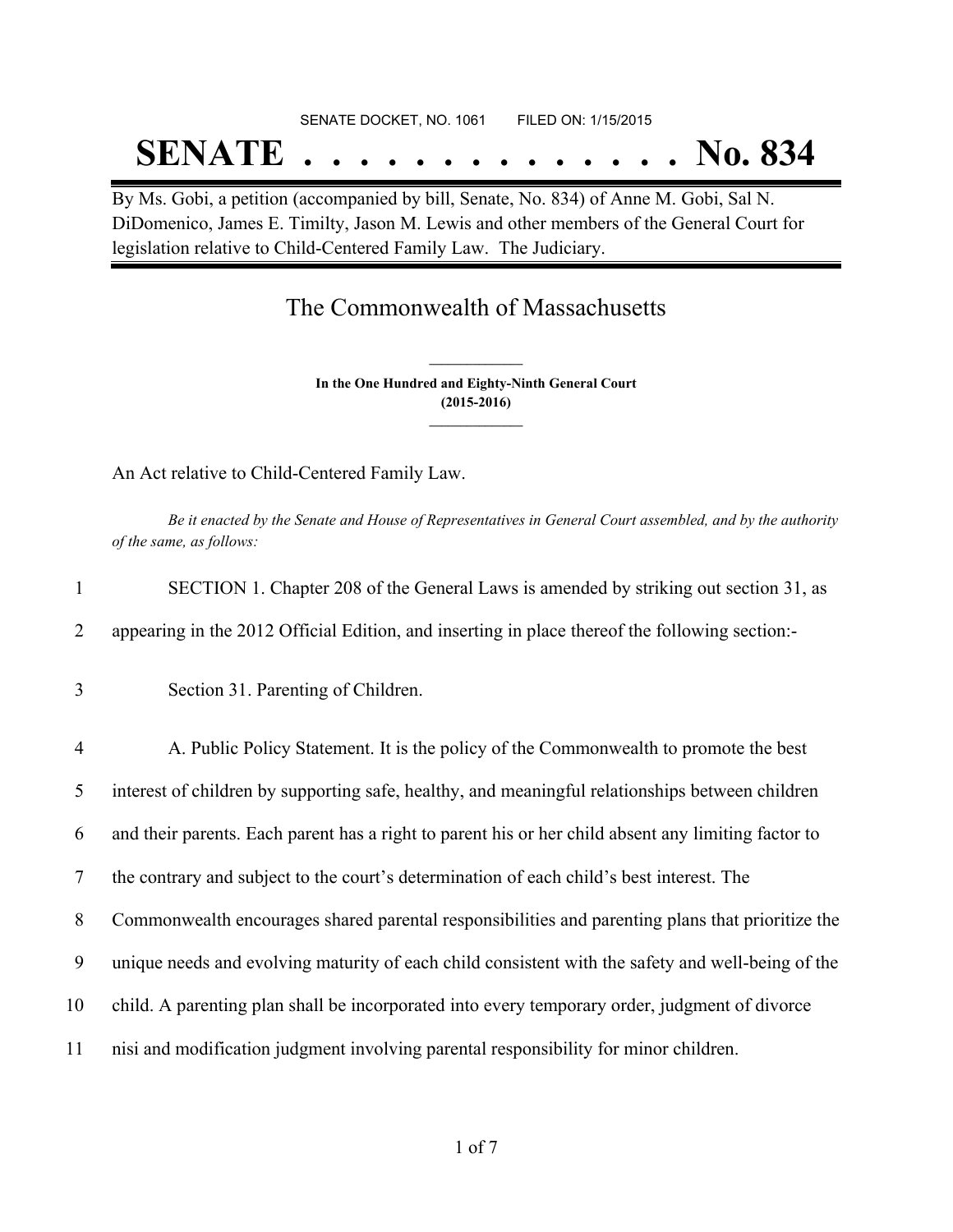B. Definitions. For purposes of this section, the following terms shall have the meanings set forth below:

14 1. "Decision-Making Responsibility"

 a. Shared. Both parents shall have mutual responsibility and involvement in major decisions regarding the child's welfare including matters of education, medical care, and emotional, moral and religious development, in accordance with the best interest of the child.

 b. Sole. A parent shall have the responsibility to make major decisions regarding the child's welfare including matters of education, medical care, or emotional, moral and religious development, in accordance with the best interest of the child.

2. "Residential Responsibility"

 a. Shared. A child shall have periods of residing with and being under the care and responsibility of each parent; provided, however, that such periods shall be shared by the parents in such a way as to assure a child frequent, continued and developmentally appropriate contact with both parents and in accordance with the best interest of the child. Time with each parent may but shall not necessarily be equal. Unless the parents agree or the court determines otherwise, a child shall reside one-third of the time or more with each parent.

 b. Primary. A child shall reside with and be under the care and responsibility of one parent for at least two-thirds of the time, and have reasonable parenting time with the other parent, unless the court determines that such time with the other parent would not be in the best interest of the child.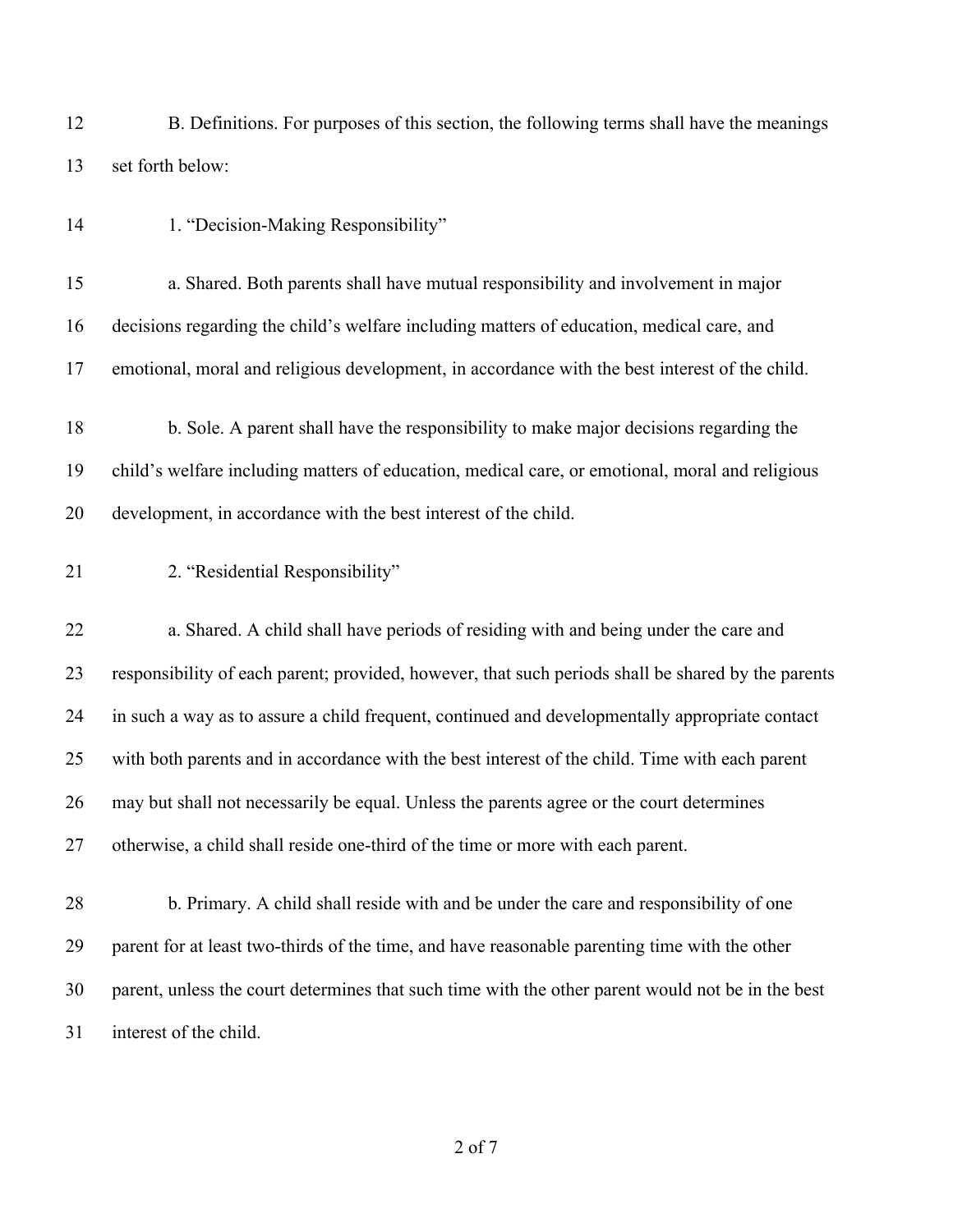of 7 3. "Parental Responsibility." This term shall encompass both decision-making and residential responsibility. 4. "Parenting Plan." A written plan describing parental responsibility relative to each child. C. Decision-Making Responsibility Prior to the Entry of Court Order or Judgment. Parents shall have shared decision-making responsibility of any minor child of their marriage until a court orders otherwise. D. Determination of Parental Responsibilities. In determining parental responsibilities, both at the time of entry of temporary orders and judgment, the court shall be guided by the best interest of the child, and shall consider both G. L. c. 208, § 31A1, if applicable, and the following factors: 1. The relationship of the child with each parent. 2. The reasonable wishes of the child, if the child is of sufficient age, capacity, and understanding. When considering the child's wishes, the court shall also give due consideration to factors which may have unduly influenced the child's preference. 3. The ability of each parent to communicate and cooperate with the other parent and participate in making joint decisions concerning the child. 4. The present and expected physical, emotional, and geographical availability of each parent. 5. The present interest, desire, and abilities of each parent to fulfill caregiving functions, as well as the history of caregiving functions provided by each parent. Caregiving functions are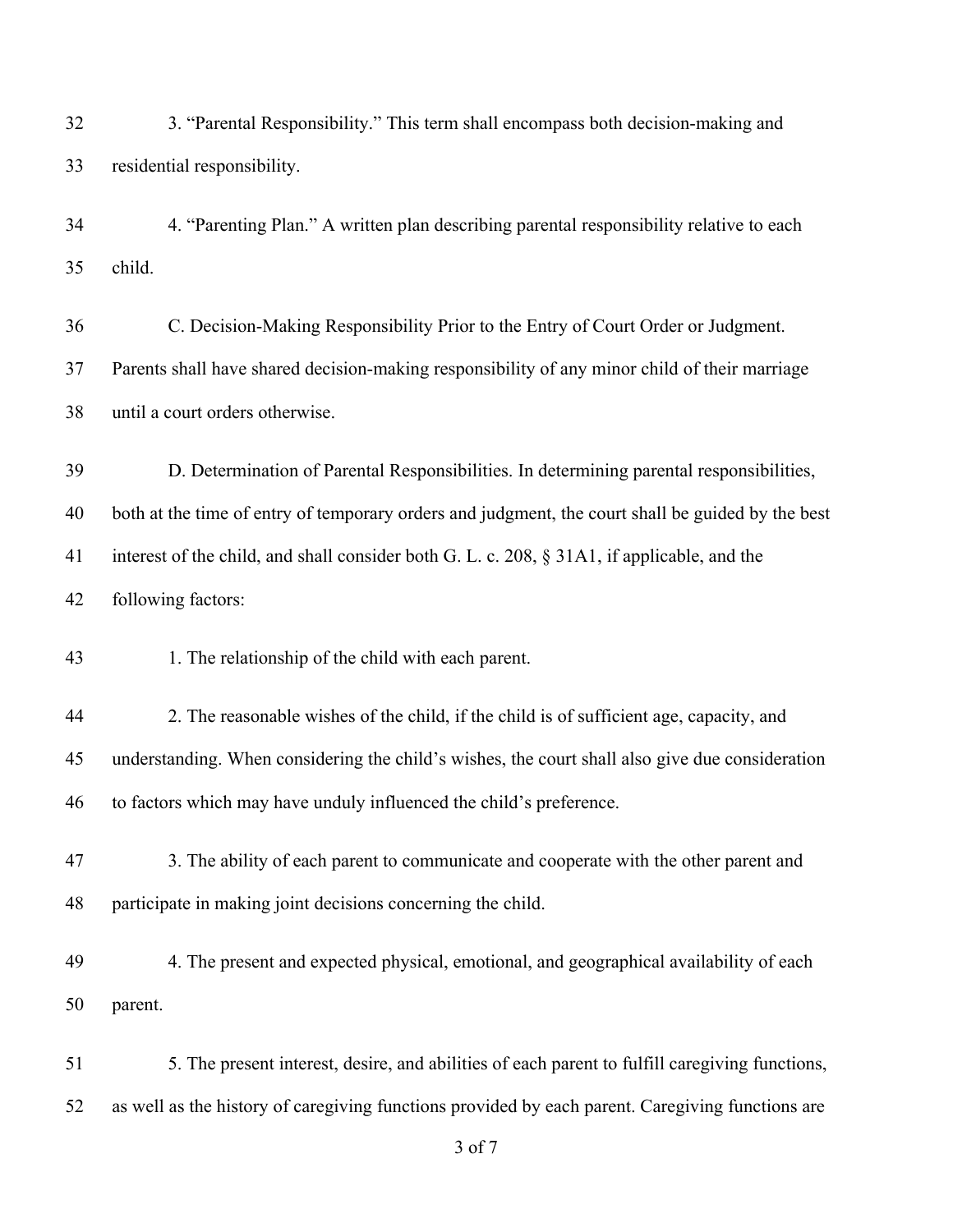tasks that involve direct interaction with the child or arranging and supervising the interaction and care provided by others.

| 55 | 6. The ability of a parent to foster a positive relationship and frequent and continuing             |
|----|------------------------------------------------------------------------------------------------------|
| 56 | physical, written, electronic, telephonic, and other contact between the child and the other parent. |
| 57 | 7. Any other additional factors the court deems relevant.                                            |
| 58 | Any award of temporary sole decision-making responsibility shall be supported by a                   |
| 59 | written rationale.                                                                                   |
| 60 | E. Limiting Factors. Factors that may restrict parenting time include, but are not limited           |
| 61 | to, the following:                                                                                   |
| 62 | 1. A parent's emotional abuse of a child.                                                            |
| 63 | 2. A parent's having inflicted abuse on the other parent or child as provided for in G. L. c.        |
| 64 | 208, § 31A.                                                                                          |
| 65 | 3. A parent's abuse of drugs, alcohol, or another substance that interferes with a parent's          |
| 66 | caregiving of the child or exposes the child to harm.                                                |
| 67 | 4. A parent's incarceration.                                                                         |
| 68 | 5. A parent's involving or attempting to involve the child in the parents' dispute through           |
| 69 | manipulation or coercive behavior.                                                                   |
| 70 | 6. A parent's obstructing or impeding communication, cooperation, parenting time, or                 |
| 71 | shared decision-making or attempting to do so.                                                       |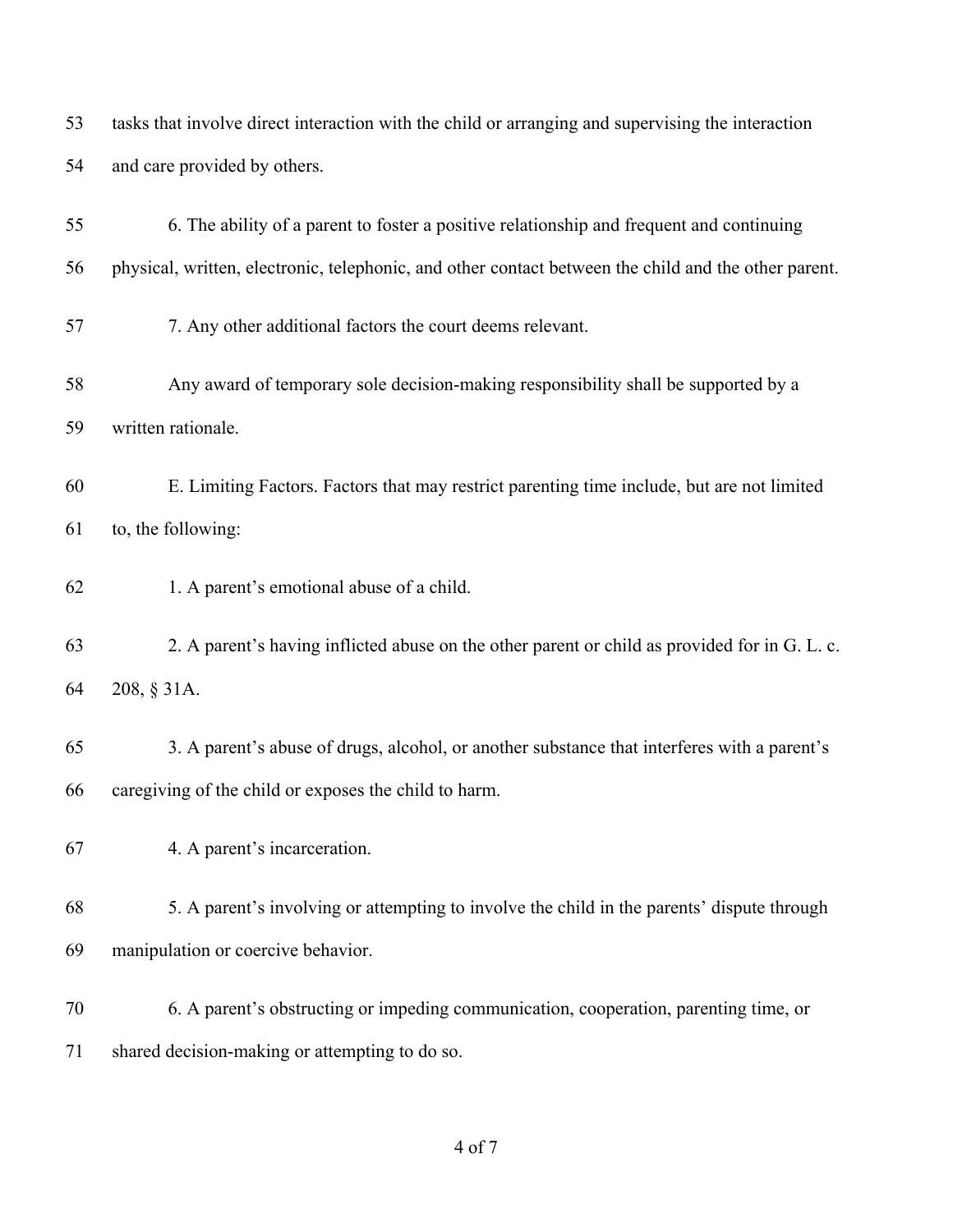| 72 | 7. A parent's interference with the other parent's access to the child, absent a reasonable,       |
|----|----------------------------------------------------------------------------------------------------|
| 73 | good-faith belief as to protecting the child, parent or household member from physical or severe   |
| 74 | or persistent emotional harm by the other parent, and subject to judicial findings as to any such  |
| 75 | reasonable, good-faith belief.                                                                     |
| 76 | 8. A parent's knowingly providing false information to any court regarding parenting.              |
| 77 | 9. A parent's conviction for a child-related sexual offense.                                       |
| 78 | 10. Any other additional factors or behaviors that interfere with a parent's caregiving of         |
| 79 | the child or expose the child to harm, as the court deems relevant.                                |
| 80 | F. Parenting Plans.                                                                                |
| 81 | 1. A parenting plan shall be incorporated into any separation agreement concerning a               |
| 82 | minor child. Further, a proposed parenting plan shall be filed simultaneously with any request     |
| 83 | that an order or judgment pursuant to this section be issued or at such other time as permitted by |
| 84 | the court.                                                                                         |
| 85 | 2. A parenting plan shall include the following as applicable:                                     |
| 86 | a. Decision-making responsibilities, which may detail provisions for consultation                  |
| 87 | between and notice to parents;                                                                     |
| 88 | b. Residential responsibilities;                                                                   |
| 89 | c. Legal residence of a child for school enrollment;                                               |
| 90 | d. Parenting schedule, which may detail the following:                                             |

of 7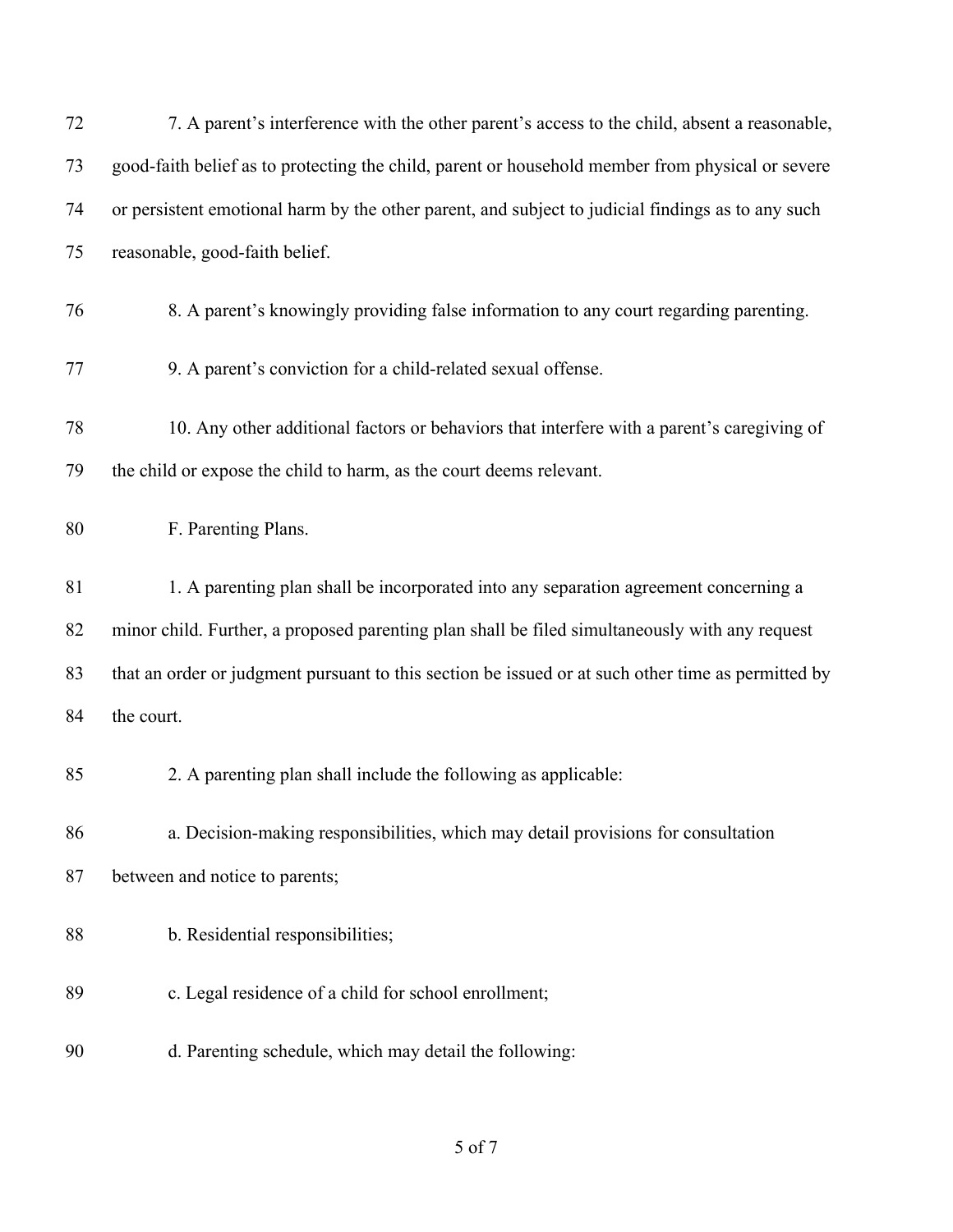| 1. Weekdays; |
|--------------|
|              |

- 2. Weekends, including holidays and school in-service days preceding or following weekends;
- 3. Holidays, school vacations, birthdays and summer and such other vacation planning;
- 4. Child's extracurricular and school activities;
- 5. Transportation and exchange of the child; and
- 6. Process for periodic changes to the schedule;
- e. Information sharing and access, including telephone and electronic access;
- f. Notice and protocols as to travel with the child;
- g. Relocation of a parent within the Commonwealth of Massachusetts;
- 101 h. Safety of the child;
- 102 i. Safety of each parent;
- 103 i. Nondisclosure of a child's or parent's address on any academic or health record if
- necessary to ensure his or her health, safety or welfare;
- k. Procedure for review of the plan; and
- 106 1. Methods for resolving disputes.
- 3. A parenting plan may also include other provisions that further a child's best interest,
- as well as provisions which address foreseeable changes in a child's or parent's circumstances.